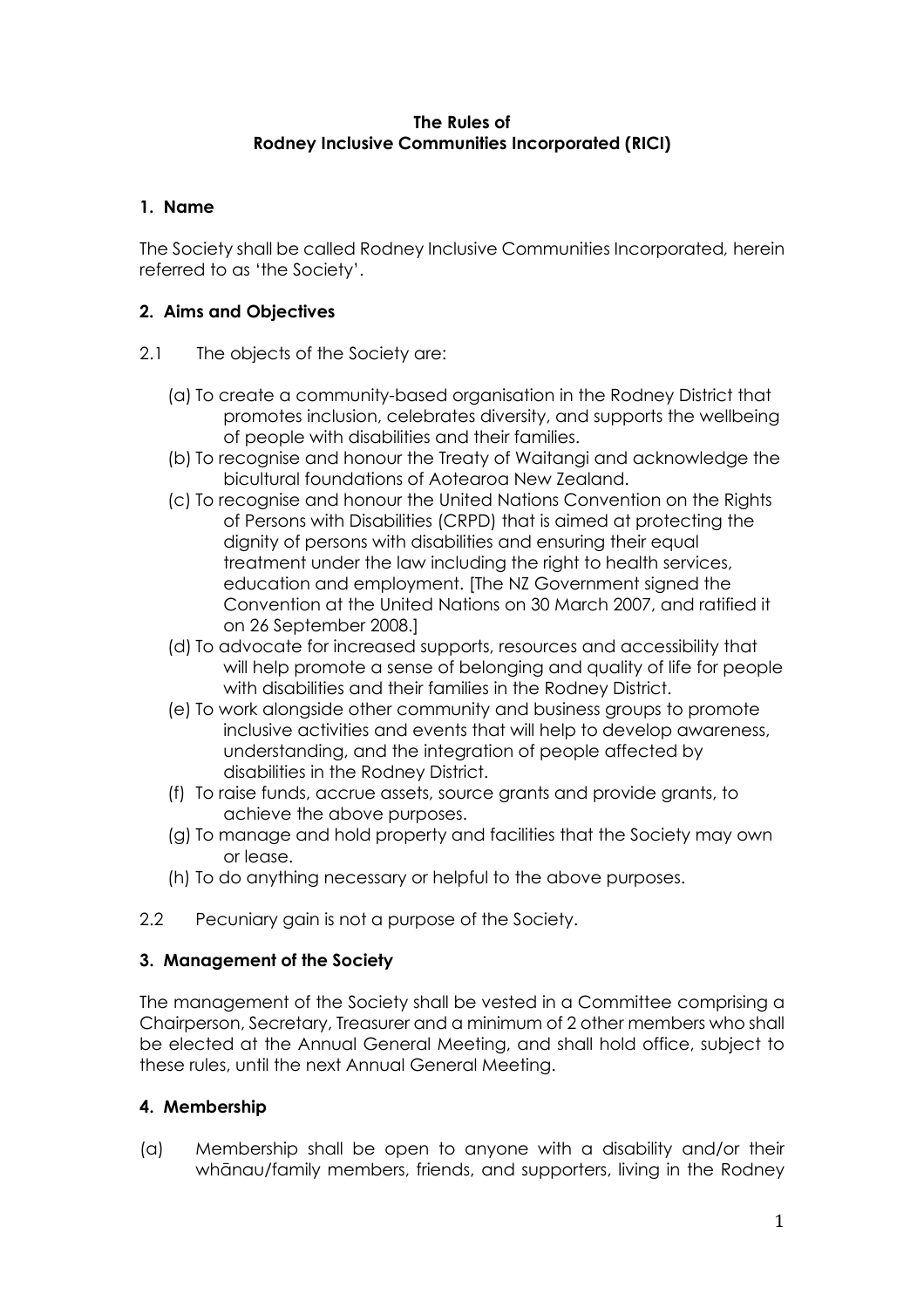District, upon payment of an annual membership fee, the amount of which shall be set by the Management Committee and endorsed at the Annual General Meeting.

- (b) Membership shall cease upon written resignation from the member or upon non-compliance by the member of the Rules of the Society.
- (c) Persons or organisations who are favourable to the aims and objectives and Rules of the Society may become associate members (with no voting rights). The Management Committee shall also have the power to co-opt honorary members as and when necessary, from time to time. Such honorary memberships shall be for such period of time as is decided by the Committee.
- (d) The Society shall keep a register of members showing the names and addresses of the members and all relevant contact details. Every member of the Society shall advise the Secretary of any change of contact for the issuing of notices, correspondence and the like.
- (e) Members joining the Society automatically accept the Rules and bylaws of the Society.

### **5. Appointment of Officers**

Officers shall be elected at the Annual General Meeting or by a majority vote of members at a general meeting as and when needed.

#### **6. Duties of Officers**

#### **(a) Duties of the Chairman includes:**

Ensuring that the Rules are followed; Convening Meetings and establishing whether or not a quorum (half of the Committee) is present; Chairing Meetings, deciding who may speak and when; Overseeing the operation of the Society; Providing a report on the operations of the Society at each Annual General Meeting.

#### **(b) Duties of Secretary:**

To keep minutes of all meetings. To keep a register of all members. To handle and present all correspondence (incoming and outgoing). To issue all notices of meetings.

## **(c) Duties of Treasurer:**

To receive all monies and issue receipts.

To pay all monies promptly into the Society's bank account(s).

To pay all accounts passed by the Committee.

To keep full account of all monies received and paid out.

To have all accounting record books available at each committee meeting or at any time for the Auditor.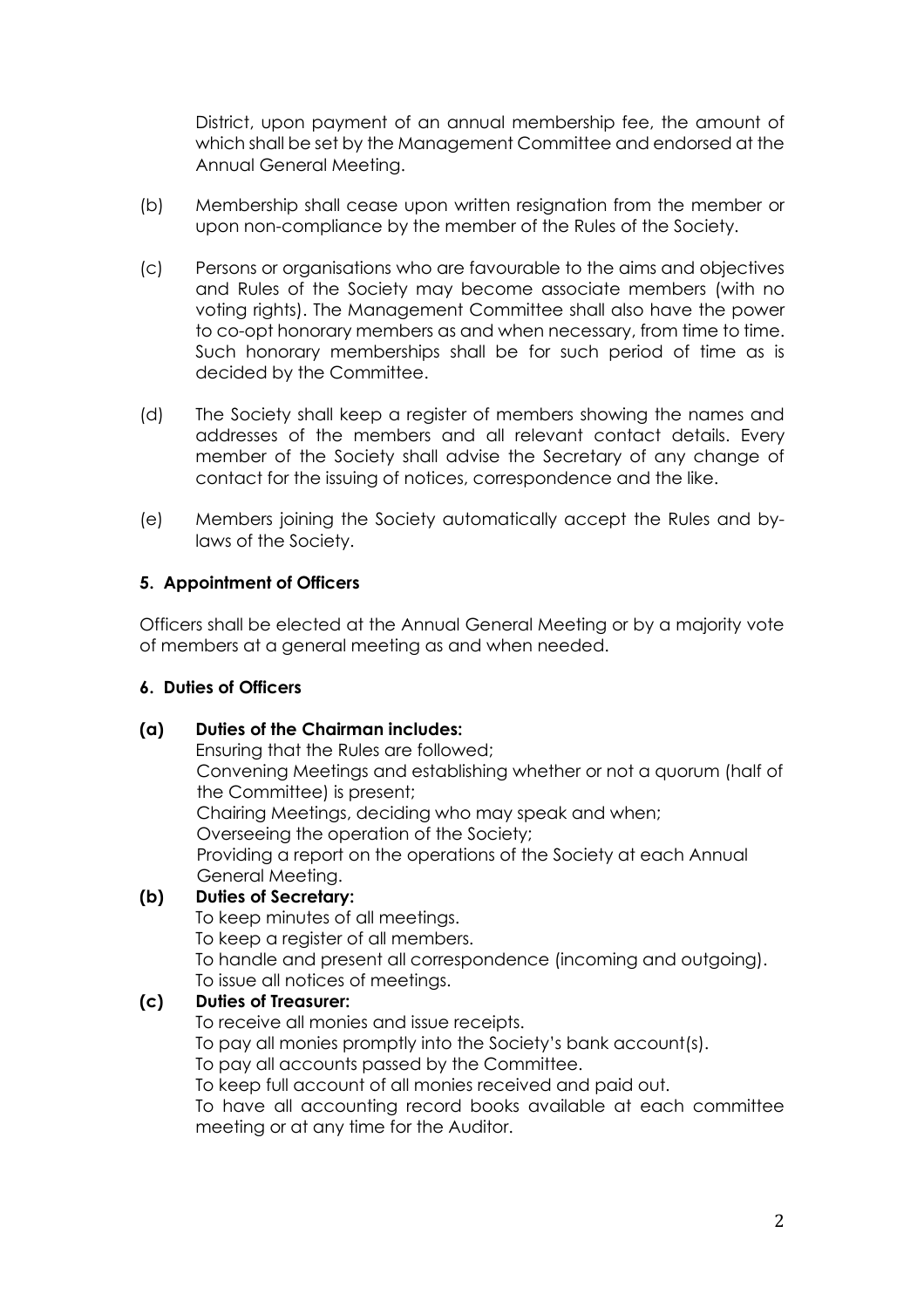To present to the Annual General Meeting a duly audited statement of income and expenditure, and a Balance sheet showing assets, liabilities and accumulated funds.

#### **(d) Duties of the Committee:** To meet regularly to conduct the Society's affairs. To appoint an auditor as necessary. To establish sub-committees as required. To appoint Directors for specific functions, activies or to head subcommittees as required.

# **7. Vacancies on the Committee**

In the case of a vacancy arising on the committee from any cause whatsoever, that body shall have the power to fill such vacancy until the next Annual General Meeting.

### **8. Financial Year**

The financial year shall commence on 1 July and end on the 30 June the following year.

## **9. Annual General Meeting**

- (a) The Committee shall convene and hold an Annual General Meeting of members in the period between 1 July and 30 September each year and every such meeting shall be held at such place and time as the Committee directs.
- (b) Notice of the Annual General Meeting shall be given to all members not less than 14 days before the date of the meeting. Such notice to be sent to each member at his/her last known address and to be suitably publicly notified.

### **10. Special General Meetings**

Special General Meetings shall be held from time to time for special business that may arise if a request for such a meeting is made in writing to the Secretary by not less than 20% of the members, subject to not less than 14 days notice in writing being given to all members setting out the business of the meeting. The time and place of a Special General Meeting shall be decided by the Committee.

### **11. General Meetings**

(a) General meetings shall be held as required but not less than twice a year.

# **12. Quora**

(a) The quorum for the Annual General Meeting or any Special General Meeting shall be 10% of the members but not less than 8 members and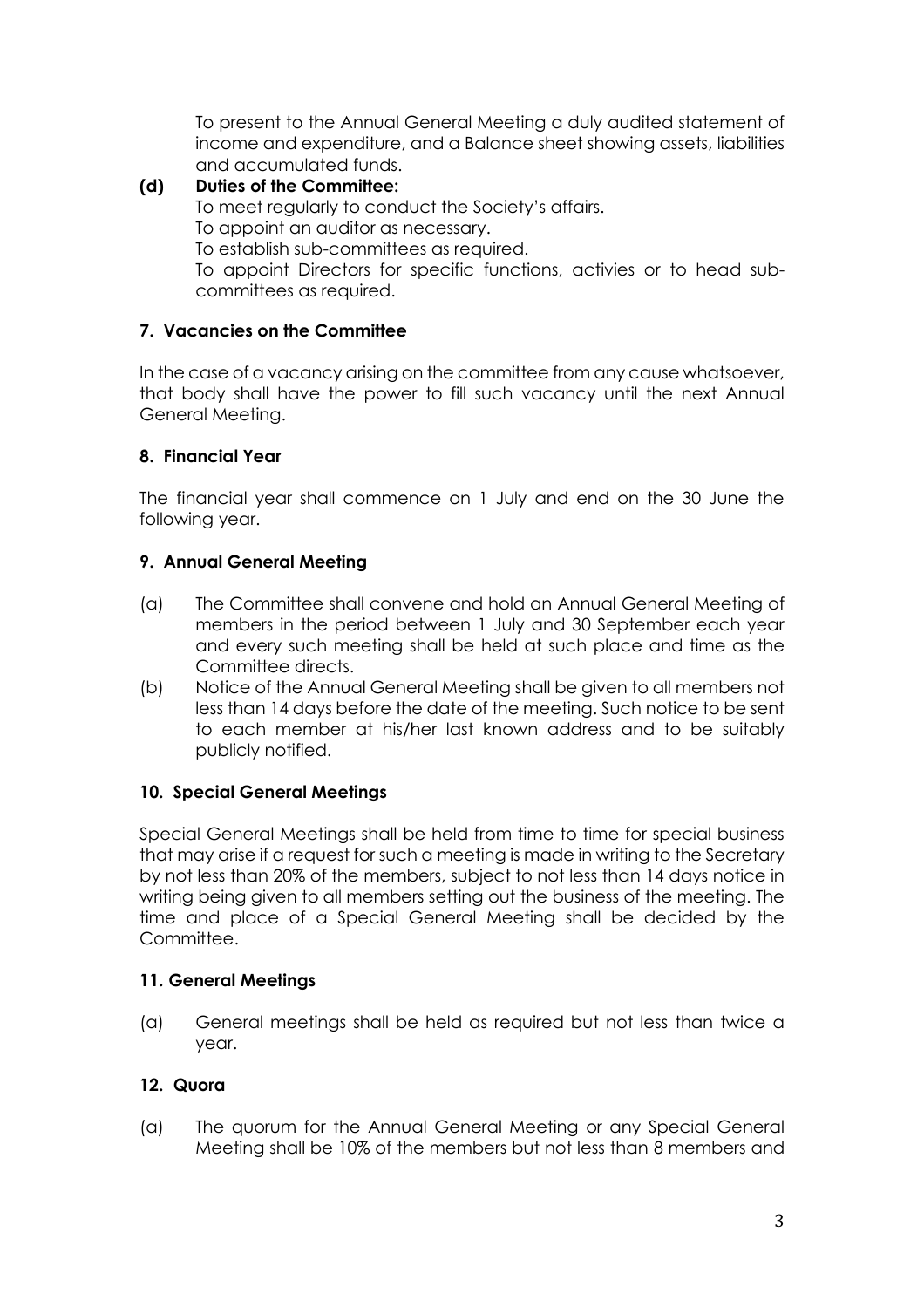for General Meetings the quorum shall be not less than 7 members, two of whom shall be officers.

(b) The quorum for committee meetings shall be not less than 3 committee members.

# **13. Procedure at General Meetings**

(a) (i) At all meetings of the Society the Chairman, or in his/her absence, a member elected from the meeting shall be chairperson. The chairperson shall in all cases have a deliberative and in cases of equality of voting, a casting vote.

(ii) The mode of voting on all questions at all General Meetings shall be by a show of hands which shall include votes by proxy.

(iii) The mode of voting on all elections shall be by secret ballot for which purpose a returning officer and sufficient number of assistants and scrutineers shall be appointed at the meeting.

(b) (i) A member may exercise the right to vote either by being present in person or by proxy.

(ii) A proxy for a member shall be appointed from within the membership of the Society.

## **14. Suspension/Expulsion of Members**

Any member whose membership may be considered to be undesirable or no longer conducive to the interests of the Society may be expelled or their membership suspended at a Committee meeting. This action to be endorsed by a two-thirds majority of the whole Committee, all of whom shall be present at the meeting, provided that:

- (a) the member whose expulsion or suspension is to be considered shall be advised of the reasons being considered for such action not less than 7 days before the meeting and the member is to be provided with all documentation and submissions, if any, that the Committee has on the matter and is to be invited to present a submission to that meeting which may be oral and/or in writing;
- (b) the member to be expelled or suspended is given the opportunity to be heard with a support person in attendance if he/she wishes;
- (c) a vote is taken on the expulsion or suspension after all relevant submissions have been taken into consideration; and
- (d) the member is informed in writing of the decision made at the meeting.

# **15. Control of Funds and Banking**

The Treasurer is responsible for the receipt and banking of all funds which the Society receives and all payments to other parties.

### **16. The Common Seal**

The Common Seal of the Society shall be kept in safe custody by the Secretary of the Society. It may only be used in accordance with a specific resolution of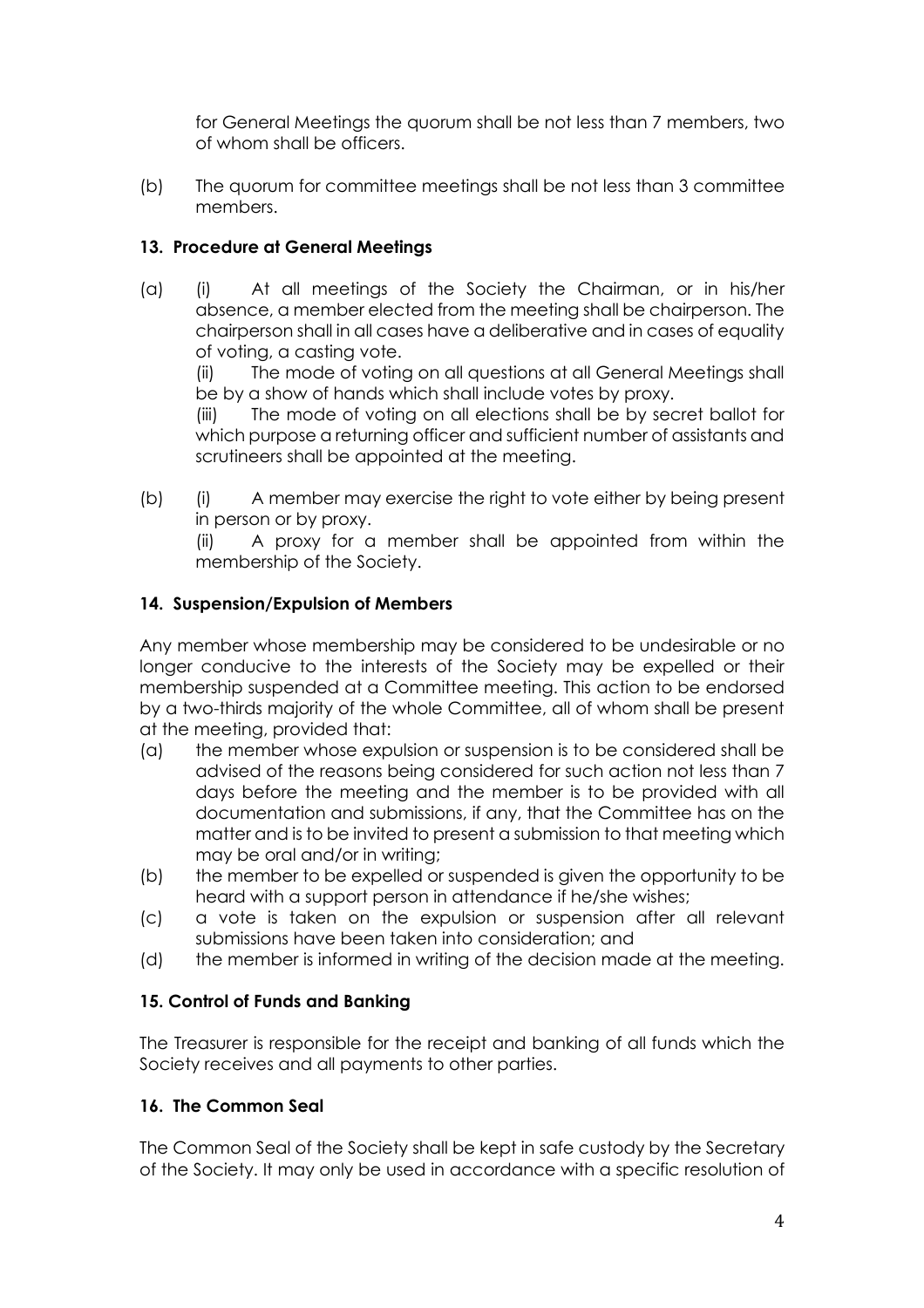the Committee and must be used by the Chairman in the presence of one committee member.

# **17. Minutes**

The Committee shall cause minutes to be duly entered in the books provided for the purpose of recording:

- (a) all appointments of Officer Bearers;
- (b) the names of the members present at any meeting of the Committee;
- (c) any apologies received from absent members;
- (d) tabling of proxy votes, if any;
- (e) all resolutions and proceedings of General and Special Meetings of the Society and of the Committee;
- (f) minutes to be confirmed as correct at following meetings of similar standing.

# **18. Indemnity**

The Committee shall be indemnified from the funds of the Society in respect of all legal proceedings that may be instigated by or against them as a consequence of the performance or non-performance of their duties.

# **19. Alterations to the Rules of the Society**

(a) The Rules of the Society may be altered, added to or rescinded at any General meeting of the Society at which at least two thirds of the members of the committee vote for the proposed changes. Members voting by proxy shall be counted as being present at the meeting.

(b) All proposed alterations to the Rules shall be by way of notice of motion, signed by the proposer and seconder and delivered to the Secretary.

(c) At least fourteen days notice of any meeting at which there is to be a motion to change the Rules must be given to members, with a copy of the proposed change.

(d) Alterations to the rules must be in accordance with the provisions of the Incorporated Societies Act 1908 and Amendments.

# **20. Income and Property**

The income of the Society shall be applied only to the promotion of its objectives set out in these Rules. No member or person associated with a member of the Society shall derive any pecuniary gain, bonus, dividend, profit or financial advantage from the Society except where the income, benefit or financial advantage is derived from:

- (a) professional services to the Society surrendered in the course of business charged at no greater rate than the current market rate, or
- (b) interest on monies lent to the Society at no greater rate than the current market rate.

# **21. Winding up**